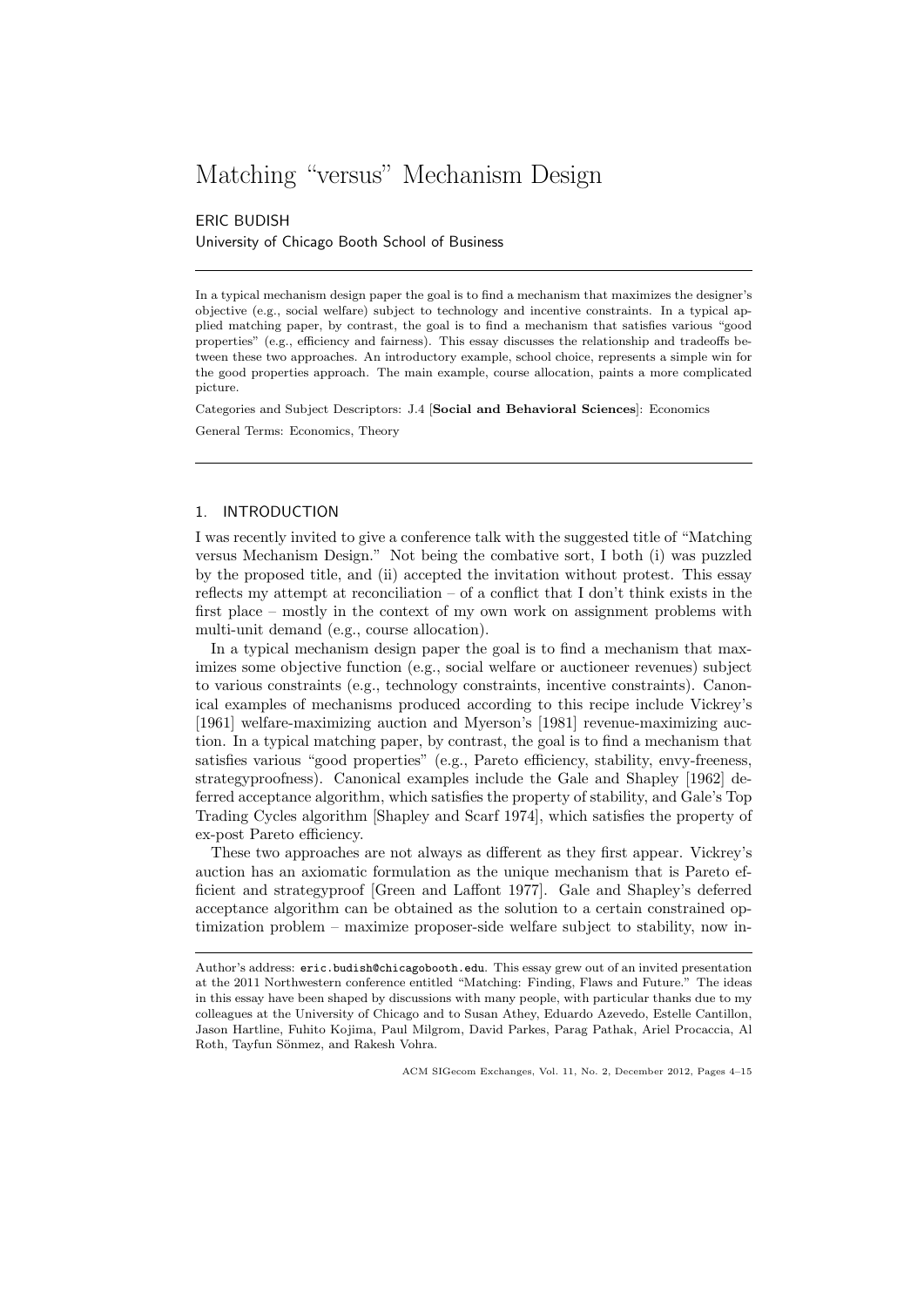terpreted as a constraint – a point that Gale and Shapley [1962] make explicitly in their paper.

But, one often has to choose. In which case, the winner is . . . matching! Actually, if anything, the reverse. It is almost a tautology that a market designer's objective is to maximize objectives subject to constraints. Nevertheless, I think there are at least three good reasons why an applied market design researcher might choose the good properties approach rather than the maximize objectives approach. First, it is sometimes difficult to pin down the objective. For instance, market designers often aim for measures of both efficiency and fairness. Second, it is sometimes difficult to pin down the true constraints of the problem. Or, the constraints turn out to be somewhat flexible, in that they can be violated without infinite cost. Third, there is a lack of tools. In most matching environments we do not yet know how to solve even the standard Myersonian problem of "maximize social welfare subject to technology and incentive constraints", let alone anything more nuanced. For all of these reasons, it can be attractive for an applied researcher to find one or more good solutions to the problem at hand, rather than pursue the optimal solution.

I will now discuss two specific examples in detail. An introductory example, school choice, represents a simple win for the good properties approach. The main example, combinatorial assignment (e.g., course allocation), paints a more complicated picture. I will then conclude with a few observations based on this brief inquiry into matching "versus" mechanism design.

## 2. INTRODUCTORY EXAMPLE: SCHOOL CHOICE

In a seminal paper, Abdulkadiroğlu and Sönmez [2003] initiated the market design literature on school choice. They proposed two specific mechanisms that satisfy attractive properties. The first is a variant on Gale-Shapley, and is stable (i.e., no justified envy) and strategyproof (for the students). The second is a variant on Gale's Top Trading Cycles algorithm, and is ex-post Pareto efficient and strategyproof.

Abdulkadiroğlu and Sönmez [2003] then guide policy makers on how to choose between these two approaches:

"In some applications, policy makers may rank complete elimination of justified envy before full [student] efficiency, and Gale-Shapley student optimal stable mechamism can be used in those cases ... In other applications, the top trading cycles mechanism may be more appealing ... In other cases the choice between the two mechanisms may be less clear and it depends on the policy priorities of the policy makers."

This is not as definitive a conclusion as Vickrey or Myerson. But, it nevertheless is a highly influential paper, which subsequently led to major policy successes [cf. Roth] 2008]. The reason for this is that, before Abdulkadiroğlu and Sönmez [2003], the mechanisms in practical use were not just sub-optimal, but seriously flawed. The most common mechanism in practice was (and remains) the so-called Boston mechanism, which has important incentives problems that lead to inefficiency and unfair outcomes [Abdulkadiroğlu et al. 2006; Pathak and Sönmez 2008; Azevedo and Budish 2012]. There are also what we might call "non mechanisms", meaning informal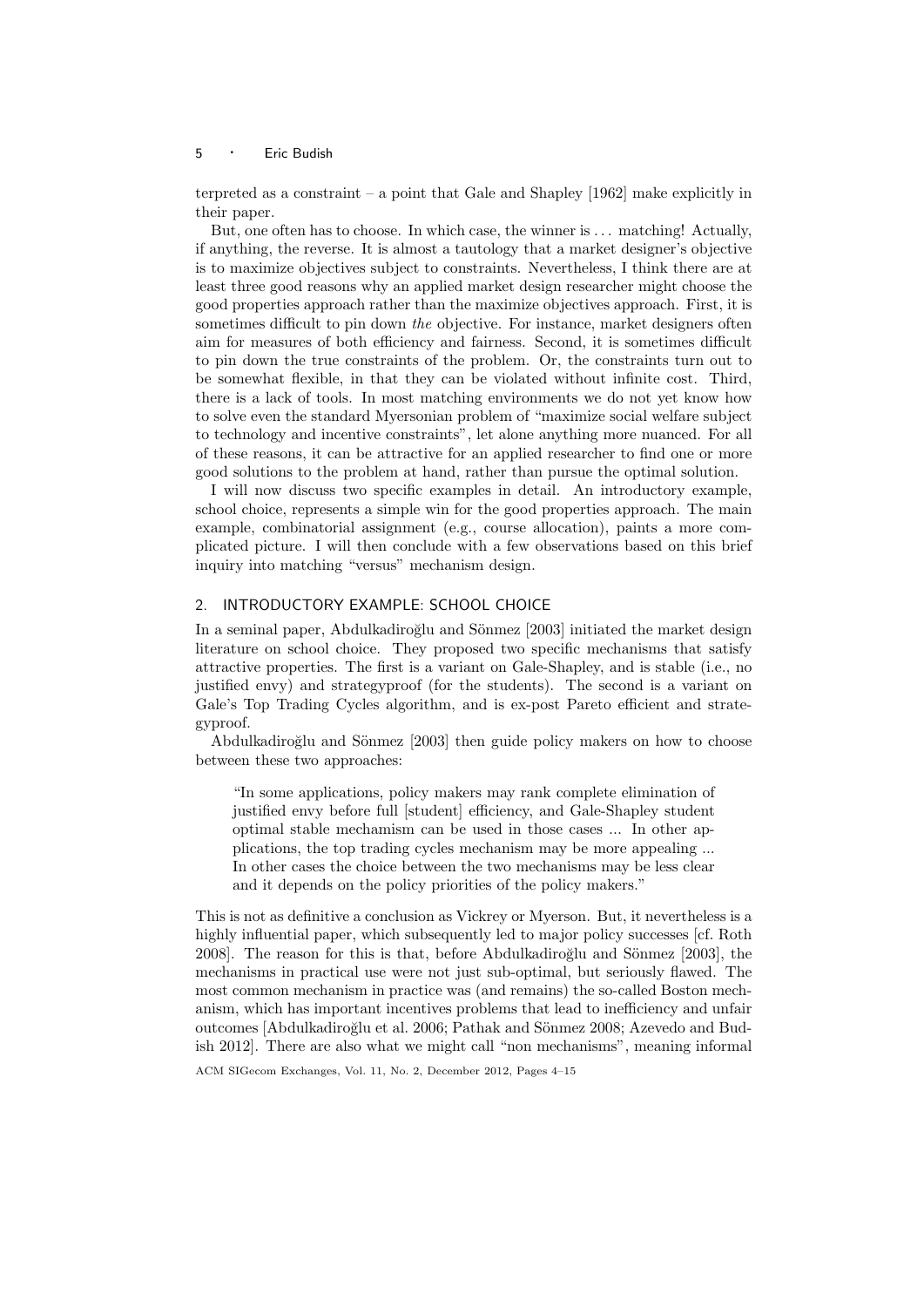procedures with blurry rules, whose efficiency and fairness performance are therefore hard to evaluate. Thanks to Abdulkadiroğlu and Sönmez [2003] we now have two mechanisms that satisfy attractive properties, both of which have been adopted for use in practice [cf. Abdulkadiroğlu et al. 2006; Roth 2012]. Moreover, subsequent empirical work on New York City's adoption of the Gale-Shapley variant shows that the mechanism performs well on real preference data [Abdulkadiroğlu] et al. 2012], suggesting that the good properties approach was a reliable guide to welfare. The optimal should not be the enemy of the good.

## 3. MAIN EXAMPLE: COMBINATORIAL ASSIGNMENT

School choice is a win for the "good properties" approach to market design. I now want to turn to a problem where the story is a bit more complicated, and on which I have done a lot of work: assignment with multi-unit demand. To fix ideas, consider course allocation at universities and professional schools. There is a set of agents (students), with preferences defined over bundles of indivisible objects (seats in courses), and monetary transfers are prohibited (even at the University of Chicago!). This problem is quite similar to the school choice problem, the main difference being that here students demand multiple courses, whereas in school choice the students demand a single school. As we will see, this shift from singleunit demand to multi-unit demand causes the good properties approach to point us, at first, in a very misleading direction.

Efficiency Criteria. There are two increasingly demanding notions of Pareto efficiency one might define for this setting. A feasible allocation is ex-post Pareto efficient if there is no other feasible allocation that all students weakly prefer, with at least one strict. A lottery over feasible allocations is  $ex$ -ante Pareto efficient if there is no other lottery over allocations that all students weakly prefer, with at least one strict. It is easy to see that ex-ante Pareto efficiency implies ex-post Pareto efficiency: if a lottery over feasible allocations placed positive probability on an allocation that is not ex-post Pareto efficient, then executing the Paretoimproving trades on that particular allocation would result in an ex-ante Pareto improvement as well. As a simple example to show that ex-ante Pareto efficiency is strictly stronger than ex-post, suppose that there are two students and two good courses, and that each student's von Neumann-Morgenstern utility is 0 if they get no good courses, 1 if they get one good course, and 1.5 if they get two good courses. The lottery in which with probability 0.5 the first student gets both good courses and with probability 0.5 the second student gets both good courses is Pareto efficient ex-post but not ex-ante: this lottery gives each student expected utility of  $0.5 \cdot 0 + 0.5 \cdot 1.5 = 0.75$ , which is less than the utility each student gets from the (degenerate) lottery in which they each get one good course for sure.

If one is willing to assume that utilities are inter-personally comparable, then one can define an efficiency criterion that is stronger still than ex-ante Pareto efficiency, namely social-welfare maximization. A feasible allocation maximizes social welfare if it maximizes the sum of student utilities amongst all feasible allocations. The easiest way to think about the relationship between social-welfare maximization and ex-ante Pareto efficiency is that welfare maximization requires the researcher to take a stand on the appropriate "weights" to place on each student's utility,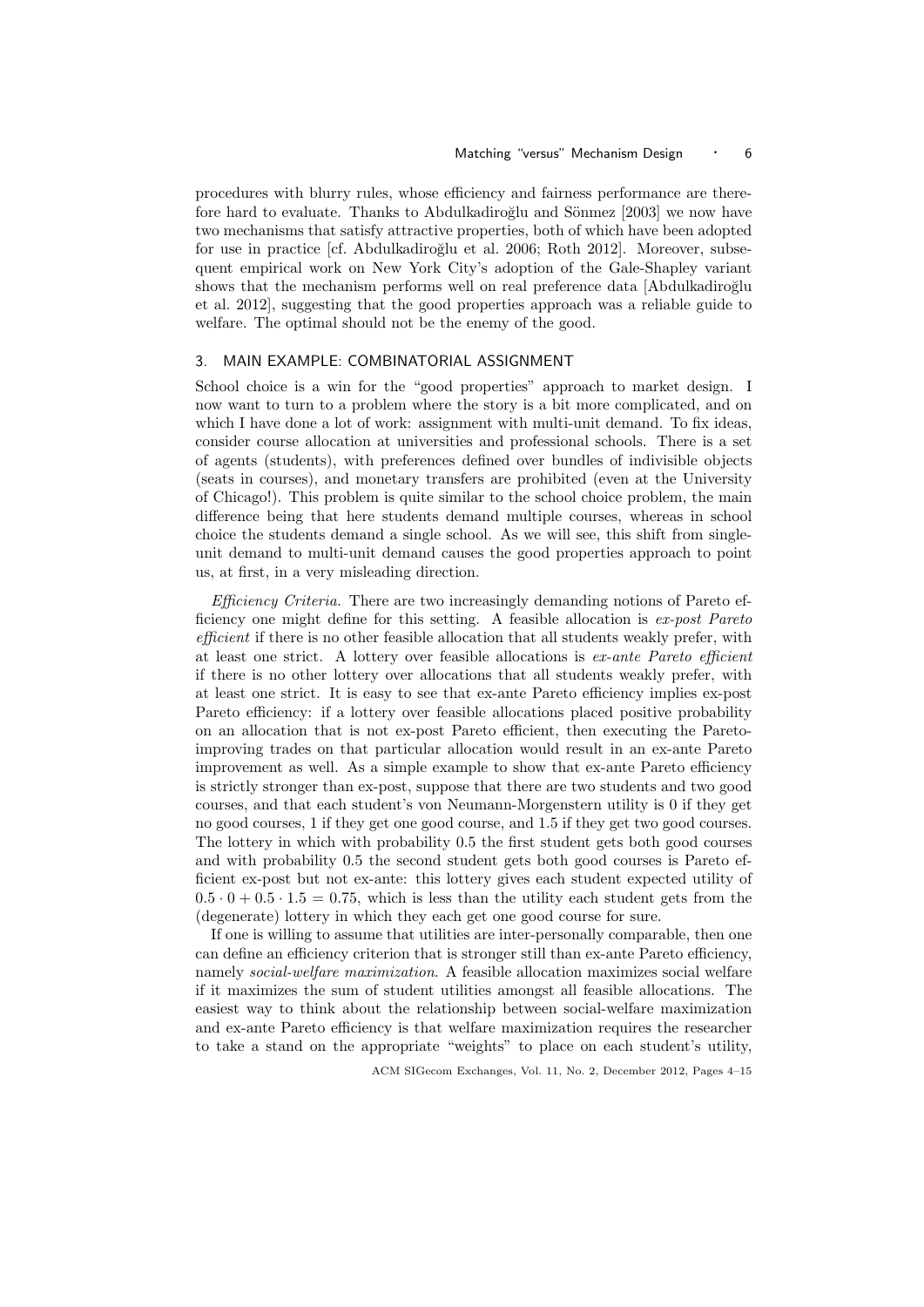or, equivalently, to take a stand on the appropriate normalization of each student's utility. Any ex-ante Pareto efficient allocation is social-welfare maximizing for some set of welfare weights.

Impossibility Theorems. Unfortunately, impossibility theorems quickly establish that there is no perfect solution to this problem. Zhou [1990] shows that there is no symmetric mechanism that is both ex-ante Pareto efficient and strategyproof (even in a simpler version of the problem with single-unit demand), which implies that there is no mechanism that maximizes social welfare and is strategyproof. To see why there is a tension between welfare maximization and strategyproofness, consider a student who reports that her utility from her favorite schedule of courses is  $+\infty$ . The social-welfare maximizing allocation certainly will allocate this student her favorite schedule; but, unlike in the combinatorial auction setting, the mechanism cannot charge her for it!

A series of papers then studied what kinds of strategyproof mechanisms are possible if, instead of looking for ex-ante Pareto efficiency or welfare maximization, one settles for ex-post Pareto efficiency. Papai [2001], Ehlers and Klaus [2003], and Hatfield [2009] each show, essentially, that the only mechanisms that are ex-post Pareto efficient and strategyproof are dictatorships. The canonical dictatorship mechanism is called *random serial dictatorship* (RSD): students are randomly ordered, and then take turns choosing their entire bundle of courses, according to the specified serial order.

What should we make of these results? In a sense, we are left in a position that is similar to school choice after Abdulkadiroğlu and Sönmez [2003]. We have a mechanism that is strategyproof and ex-post Pareto efficient, and do not know much about how to achieve ex-ante Pareto efficiency or maximize social welfare. Papai [2001], Ehlers and Klaus [2003], and Hatfield [2009] thus each reach the conclusion that the random serial dictatorship is perhaps the best we can do for this problem. For instance, Hatfield [2009] writes (p. 514): "Although unfortunate, it seems that in many of these applications, the best procedure ... may well be a random serial dictatorship."

There is cause, however, to worry about this conclusion. Strategyproofness and ex-post Pareto efficiency are certainly attractive properties. But does the dictatorship stray too far from the underlying problem of maximizing social welfare subject to constraints, or the problem of finding a mechanism that is attractive with respect to both ex-ante efficiency and fairness? That is, does it stray too far from the problems that we would like to solve, but do not yet know how to solve?

A Mechanism from Practice: The Draft [Budish and Cantillon 2012]. In practice we rarely (never?) observe the random serial dictatorship, in which agents take turns choosing their entire bundle of objects. But we frequently observe draft mechanisms, in which agents take turns choosing one object at a time, over a series of rounds. Budish and Cantillon [2012] study the draft mechanism used at Harvard Business School (HBS) to allocate elective courses to MBA students. In the HBS course draft, students submit a rank-ordered list of their preferences over individual courses (an implicit assumption is that preferences are additive separable but for scheduling constraints). The students are then randomly ordered by a computer,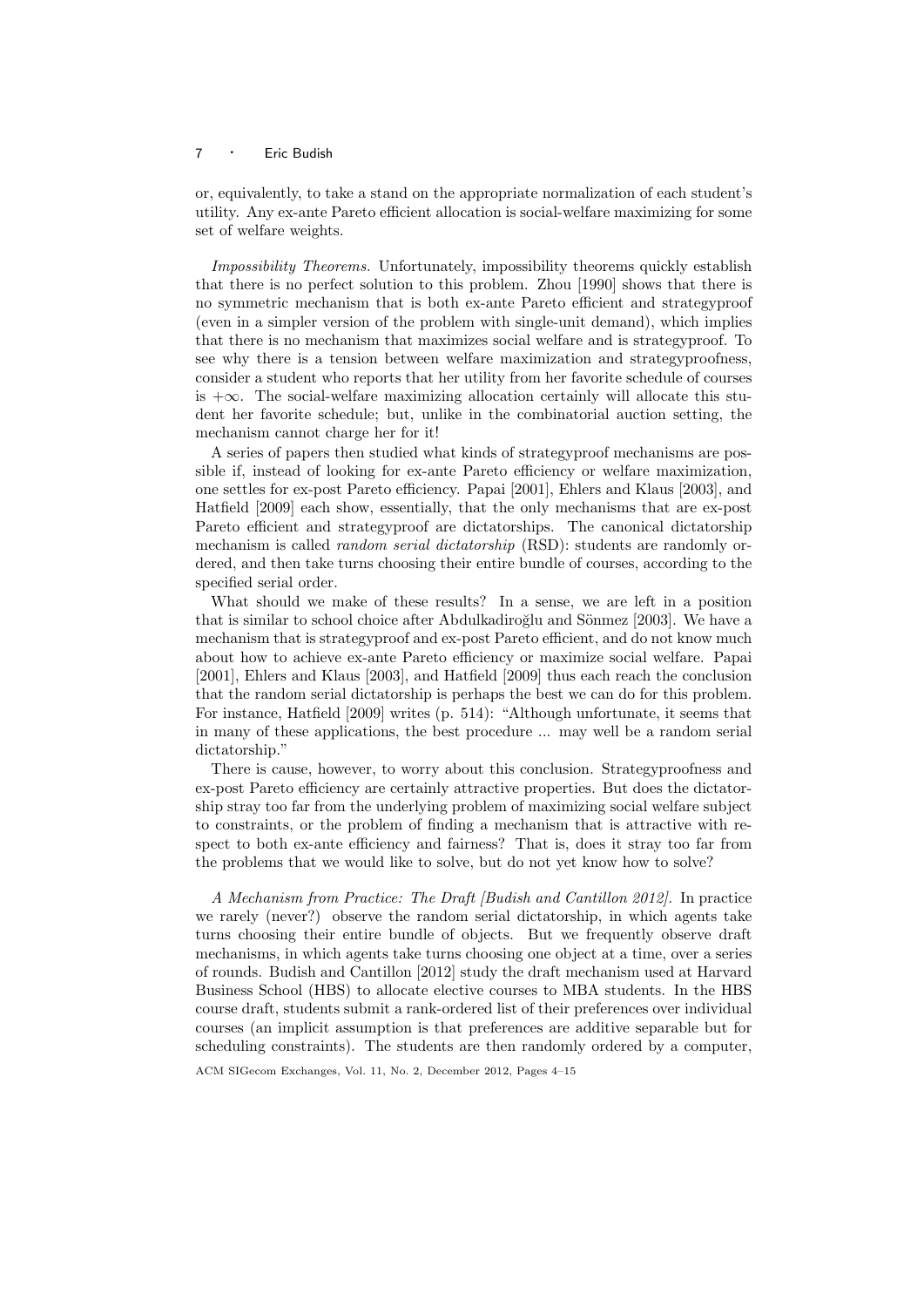and are allocated courses one at a time in order, based on their reported preferences and remaining availability. In odd rounds  $(1, 3, 5, \ldots)$  the allocation proceeds in ascending order of random priority, and in even rounds  $(2, 4, 6, \dots)$  in descending order.

It is easy to show that the draft is not strategyproof (cf. Example 1 of Budish and Cantillon [2012]). Students should overreport how much they like the popular courses that are likely to reach capacity in the early rounds, and underreport how much they like unpopular courses that they can get with ease in the later rounds. It is also straightforward to show that the draft is not ex-post Pareto efficient in Nash equilibrium. So, on the properties emphasized by Abdulkadiroğlu and Sönmez [2003], Papai [2001], Ehlers and Klaus [2003], and Hatfield [2009] we might conclude that

#### dictatorship > draft

Budish and Cantillon [2012] ask a different question about efficiency: how well does the draft do at the problem of maximizing social welfare? All we know from the failure of ex-post Pareto efficiency is that the draft does not achieve the unconstrained maximum. And we know that RSD does not achieve the unconstrained maximum either, from at least as early as Hylland and Zeckhauser [1979]. We use data from HBS consisting of students' actual submitted ROL's, which are potentially strategic, and their underlying true preferences, from an administration survey. (There are several robustness checks in the paper concerning the interpretation of the administration survey as true preferences). Because we have truthful and strategic preferences, we can look directly at how well the draft does at the social-welfare maximization problem. We can also use the truthful preferences to simulate equilibrium play of the counterfactual of interest, RSD. It turns out that on some simple measures of welfare, the draft outperforms the dictatorship:

|                        |      | $E(Avg. Rank)$ % Who Get #1 Choice % Who Get All Top 10 |         |
|------------------------|------|---------------------------------------------------------|---------|
| No Scarcity            | 5.50 | $100\%$                                                 | 100%    |
| Draft - Truthful Play  | 7.66 | 82\%                                                    | $1.5\%$ |
| Draft - Strategic Play | 7.99 | 63\%                                                    | $2.2\%$ |
| RSD - Truthful Play    | 8.74 | 49\%                                                    | 29.7%   |

Table I. Summary Statistics from Budish and Cantillon [2012].

In addition, when we look at the societal distribution of the "average rank" statistic – this is the average rank of the courses in the student's assigned bundle, based on their true preferences, where the best possible outcome is to get their 10 favorite courses for an average rank of 5.50 – the distribution under the draft secondorder stochastically dominates the distribution under the dictatorship (see Figure 1). The one measure on which RSD excels is the number of students who get their bliss point: around 30% under the dictatorship versus 2% under the draft. This is a reflection of the risk that RSD exposes students to: those early in the choosing order get their bliss point, those late in the choosing order get the leftovers. So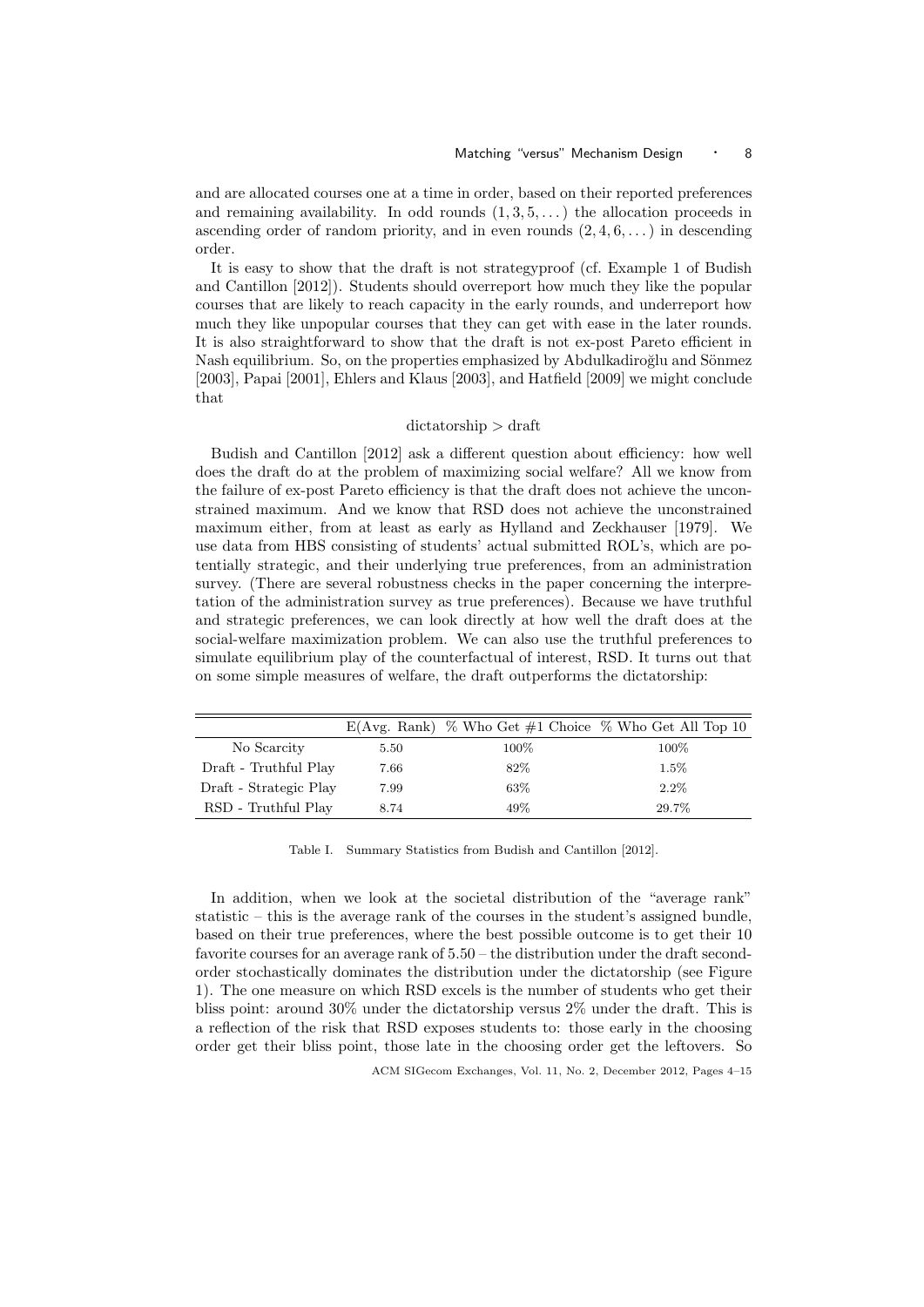

Fig. 1. Distribution of the average rank of the courses students receive: truthful play of the random serial dictatorship versus strategic play of the draft [Budish and Cantillon 2012].

long as students are weakly risk averse (which seems reasonable) we may conclude that, on empirical measures of social welfare:

## draft > dictatorship

Why does the dictatorship, which is ex-post Pareto efficient, perform so poorly on simple measures of welfare such as average rank and % who get 1st choice? Consider the following example from Budish and Cantillon [2012]. There are N students who require 2 courses each, and  $M = 4$  courses  $(C = \{a, b, c, d\})$  with capacity of  $\frac{N}{2}$  seats each. Students' ordinal preferences over individual courses are as follows

$$
\frac{N}{2} \text{ are } P_1: a, b, c, d
$$
  

$$
\frac{N}{2} \text{ are } P_2: b, a, d, c
$$

In the draft, all students get their 1st and 3rd favorites, all the time: the  $P_1$ types get  $\{a, c\}$  while the  $P_2$  types get  $\{b, d\}$ . (Note that truthful play is a Nash equilibrium of the HBS draft given these preferences). In RSD, by contrast, students who are in the first half of the choosing order do a bit better  $-$  they get their 1st and 2nd favorites  $({a, b})$ , while students who are in the second half of the choosing order do much worse – they get their 3rd and 4th favorites  $({c, d})$ . Mechanically, what drives this is that students with good lottery numbers use their *last* choices to take the course that would have been the first choices of students with poor lottery

ACM SIGecom Exchanges, Vol. 11, No. 2, December 2012, Pages 4–15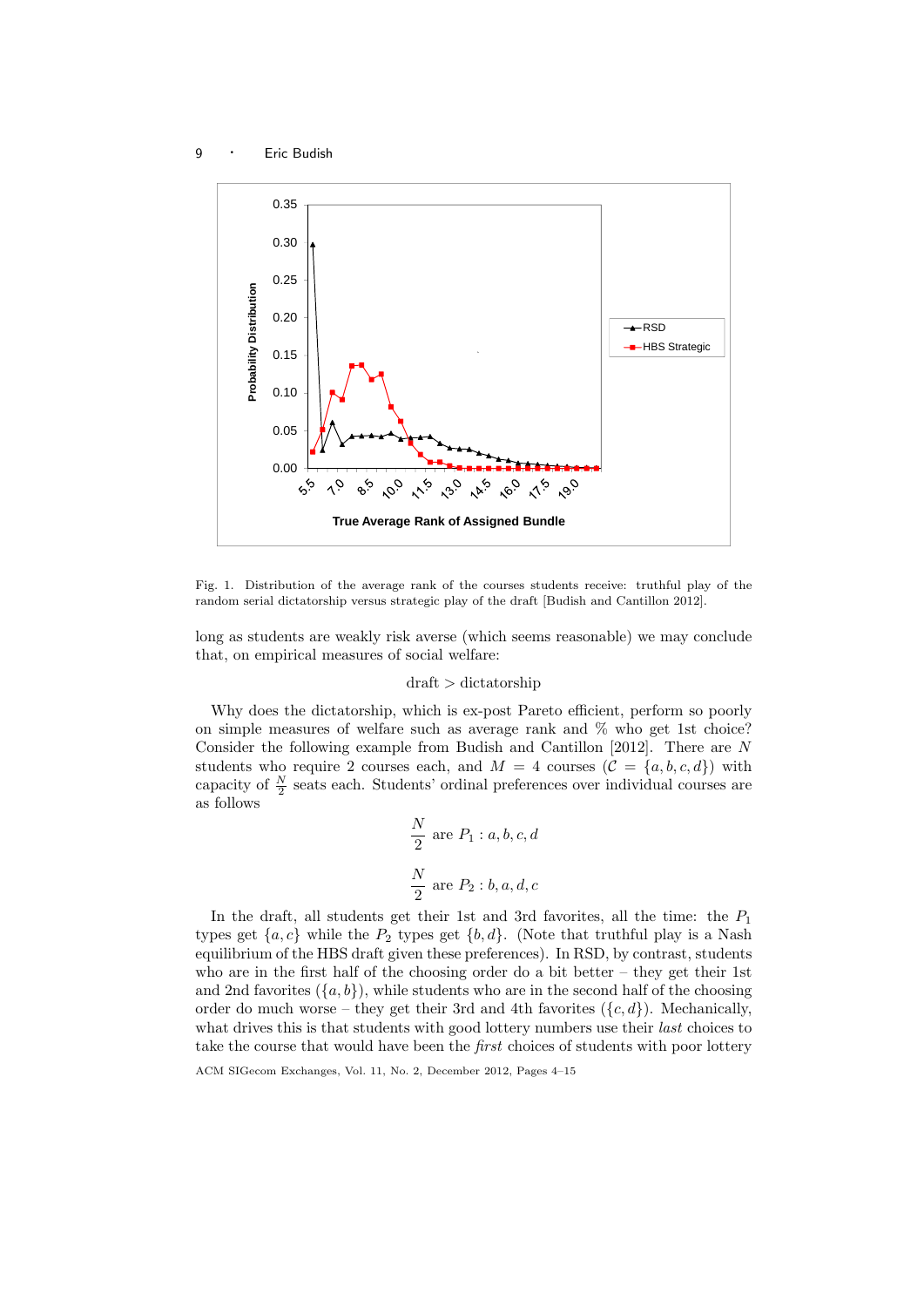numbers. Budish and Cantillon [2012] term this phenomenon "callousness", to reflect that students callously disregard the preferences of those who choose after them in line. Ex-post, since there are no transfers, these allocations are Pareto efficient: there are no Pareto improving trades between the lucky and unlucky students. But ex-ante, callous behavior is bad for welfare: the benefit to the lucky is small, whereas the harm to the unlucky is large.

Lessons from Budish and Cantillon [2012]. There are three lessons to take from Budish and Cantillon [2012]'s study of the HBS draft. The first lesson concerns expost Pareto efficiency. A sensible prior is that switching from the all-at-once RSD to the one-at-a-time HBS draft would be good for fairness but bad for welfare. After all, RSD is ex-post Pareto efficient and the HBS draft is not. But in nontransferable utility settings there can be many ex-post Pareto efficient allocations. And the lottery over efficient allocations induced by RSD is very unattractive when assessed ex-ante, so much so that the HBS lottery over inefficient allocations looks more appealing. The punchline is that if the real objective is to maximize social welfare subject to constraints, the HBS draft is a better solution than the RSD. The mistake in the dictatorship papers was to conclude that, just because we do not know how to maximize social welfare, we should settle for ex-post Pareto efficiency. In this instance, it would have been better to admit that the true objective is welfare, but that we simply do not know how to maximize it yet!

A second lesson concerns the role of strategyproofness in practical market design. The Budish and Cantillon [2012] field data directly document that students at HBS – real-life participants in a one-shot high-stakes setting – figured out how to manipulate the non-strategyproof HBS mechanism. Furthermore, Budish and Cantillon [2012] show that this manipulability harms welfare, and that the magnitudes are large. These findings are strongly consistent with the view that strategyproofness is an important desideratum in practical market design. However, constraints often have costs. And, in this setting, the welfare costs of using a strategyproof dictatorship are much larger than the welfare costs of manipulability. Overall, the results suggest a nuanced view of the role of strategyproofness in design, and the need for second-best alternatives to strategyproofness [cf. Azevedo and Budish 2012; Lubin and Parkes 2012].

Third, the Budish and Cantillon [2012] analysis suggests "where to look" for mechanisms that are better still than the HBS draft: seek an incentives middle ground between strategyproof dictatorships and the simple-to-manipulate draft; and, seek a mechanism that yields a relatively equal distribution of outcomes, like the draft and unlike the dictatorship. We turn to this next.

Approximate Competitive Equilibrium from Equal Incomes. Budish [2011] designs a new mechanism for combinatorial assignment, informed by the lessons from Budish and Cantillon [2012]. The mechanism is based on an old idea from general equilibrium theory, the Competitive Equilibrium from Equal Incomes ("CEEI"). CEEI is well known to be an efficient and fair solution to the problem of allocating divisible goods [Varian 1974]. In our environment with indivisibilities, CEEI would mean the following. First, agents report their preferences over bundles. Second, agents are given equal budgets  $b^*$  of an artificial currency. Third, we find an item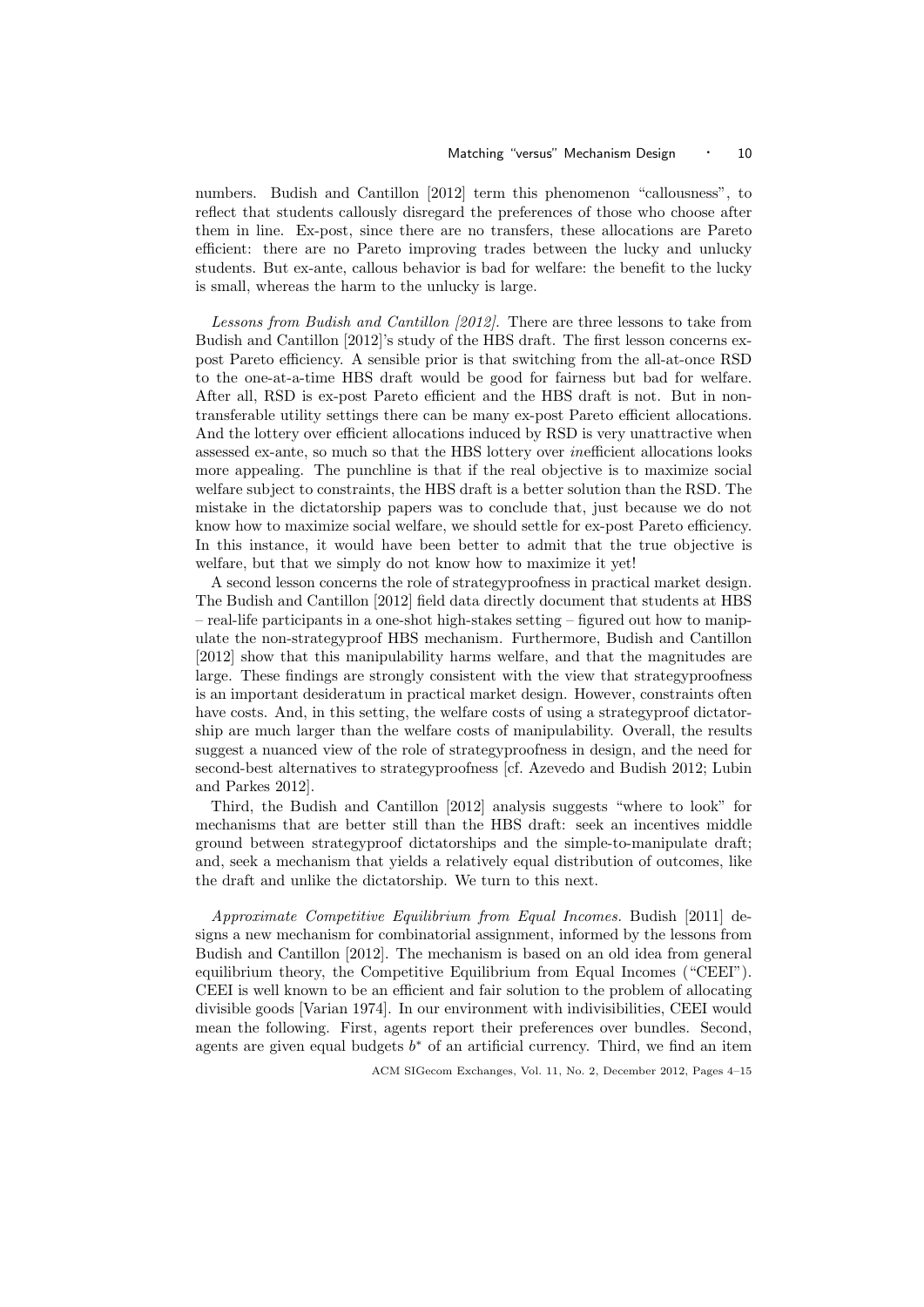price vector  $\mathbf{p}^* = (p_1, \ldots, p_M)$  such that, when each agent is allocated his favorite affordable bundle – that is, his most preferred permissible schedule from the budget set  $\{x \in 2^{\mathcal{C}} : \mathbf{p}^* \cdot x \leq b^*\}$  – the market clears. Last, we allocate each agent their favorite affordable bundle.

It is easy to see that existence of CEEI prices is problematic. Just consider the case in which all agents have the same preferences. Then, at any price vector, all N agents have the same demand, so demand for each course  $j$  is either 0 or N, which could be very far from its supply  $q_i$ . The main theorem in Budish [2011] is an existence theorem for an approximation to CEEI in which (i) agents are given approximately equal instead of exactly equal budgets (all budgets are in the interval  $[b^*, b^* + \epsilon]$  for arbitrarily small  $\epsilon > 0$ ); and (ii) the market clears approximately instead of exactly. Interestingly, the RSD mentioned above can also be interpreted as a competitive equilibrium mechanism, but from highly unequal budgets: each student's budget dwarfs that of anybody after him in the serial order, and is in turn dwarfed by that of anybody prior to him in the serial order.

As a simple example, suppose that there are two agents with additive preferences over four objects. Two of the objects are valuable diamonds (Big and Small) and two of the objects are ordinary rocks (Pretty and Ugly). Each agent has capacity for at most two objects. In the RSD, whichever agent gets to choose first will get both of the diamonds, so the allocation is very unfair ex-post. Furthermore, we know from Budish and Cantillon [2012] that the lottery over allocations will be unappealing ex-ante. Exact CEEI does not exist. If the Big Diamond costs weakly less than  $b^*$  then both agents will demand it, whereas if it costs strictly more than  $b^*$  neither agent can afford it. So demand is either 2 or 0, but supply is 1. However, if we give agents approximately equal instead of exactly equal budgets, we can recover existence. If budgets are, say,  $b^*$  and  $b^* + \epsilon$  (randomly assigned), set the price of the Big Diamond to  $b^* + \epsilon$ , so that whichever agent randomly gets the slightly larger budget gets the Big Diamond (and the Ugly Rock, which we can price at 0), and set the prices of the Small Diamond and the Pretty Rock to  $\frac{b^*}{2}$ 2 each, so the agent with the smaller budget gets {Small Diamond, Pretty Rock}.

Approximate CEEI satisfies attractive second-best properties of efficiency, fairness and incentives. It is ex-post Pareto efficient but for small market-clearing error. (In the Diamond-Rock example market clearing is perfect, but this is not the case in general.) It bounds envy to within the level of a single indivisible good: the poorer agent envies the richer agent who gets the Big Diamond, but at least the richer agent does not get both diamonds while the poorer agent gets neither. And, while not strategyproof, it satisfies a large-market notion of approximate strategyproofness [Azevedo and Budish 2012], just as the Walrasian mechanism is not strategyproof but is approximately so [Roberts and Postlewaite 1976].

There are two possible interpretations of the role of ex-post fairness in Approximate CEEI. One interpretation is that ex-post fairness is an explicit design objective alongside efficiency. The second interpretation is that ex-post fairness is a means to an end, namely ex-ante welfare. More specifically, Budish and Cantillon [2012] showed us that the ex-post unfairness of the RSD has a cost in terms of ex-ante welfare, and Approximate CEEI avoids this concern by imposing ex-post fairness as a design objective. Indeed, on the HBS preference data, using the Othman et al.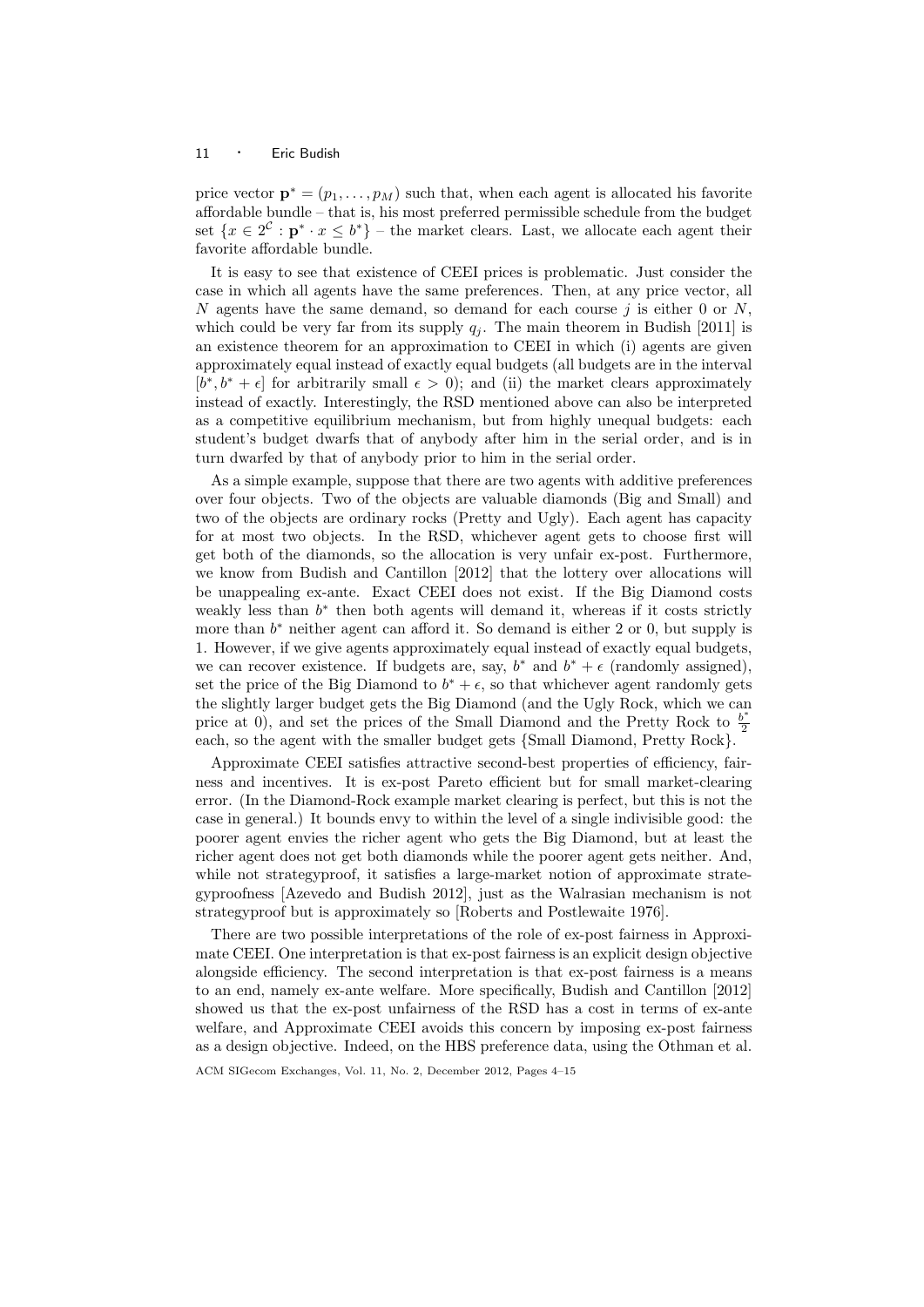[2010] computational procedure, Approximate CEEI outperforms both RSD and the HBS draft on the welfare measures emphasized in [Budish and Cantillon 2012]. Approximate CEEI also performed well in laboratory tests of its performance on MBA students from the Wharton School at the University of Pennsylvania [Budish and Kessler 2012].

Under the first interpretation, Approximate CEEI is a mechanism in the "good properties" tradition, whereas under the second interpretation Approximate CEEI is a mechanism in the "maximize welfare subject to constraints" tradition. As I stated at the outset of this essay, I do not think these two approaches are necessarily that distinct.

## 4. MATCHING "VERSUS" MECHANISM DESIGN: SOME OBSERVATIONS

Let me conclude with a few observations based on this brief inquiry into matching "versus" mechanism design.

Observation 1: New tools are needed. In both the school choice environment of Abdulkadiroğlu and Sönmez [2003] and the course-allocation environment of Budish [2011], the problem of maximizing social welfare subject to technology and incentive constraints remains open. The basic reason why social-welfare maximization is difficult in these problems is the lack of a numeraire good like money. One somehow needs to avoid incentivizing agents to report that their utility from their favorite bundle is  $+\infty$ . The mechanisms proposed in Abdulkadiroğlu and Sönmez [2003] and Budish [2011] work around this difficulty by asking only for ordinal preference information (over individual objects and bundles, respectively). The Hylland and Zeckhauser [1979] mechanism for single-unit assignment, as well as its generalization to multi-unit assignment by Budish et al. [2012], work around this difficulty by asking only for marginal rates of substitution across individual objects. But perhaps there is a better, more direct approach to social-welfare maximization?

Recent work by Nguyen and Vohra [2012] seems promising in this regard. Nguyen and Vohra [2012] formulate a linear program for combinatorial assignment in which social-welfare maximization is the objective and, instead of incentive constraints there are (interim) envy-freeness constraints. Finding an interim envy-free allocation involves assigning agents lotteries over bundles, as in Hylland and Zeckhauser [1979] or Budish et al. [2012]. An agent who reports a value of  $+\infty$  for her favorite bundle will get a lottery that places as much probability as possible, given envy freeness, on her getting that bundle, and zero probability of getting any other bundle. The paper then exploits recent advances in combinatorial optimization to show that the resulting lottery over bundles can be implemented in an approximate sense, with a "small" amount of market-clearing error as in Budish [2011]. It will be interesting to learn more about the empirical and computational performance of this approach.

Other interesting approaches include Procaccia and Tennenholtz [2009] in the context of facility location problems and Guo and Conitzer [2010] in the context of assignment problems with just two agents. These problem environments are sufficiently specialized that the  $+\infty$  issue can be circumvented.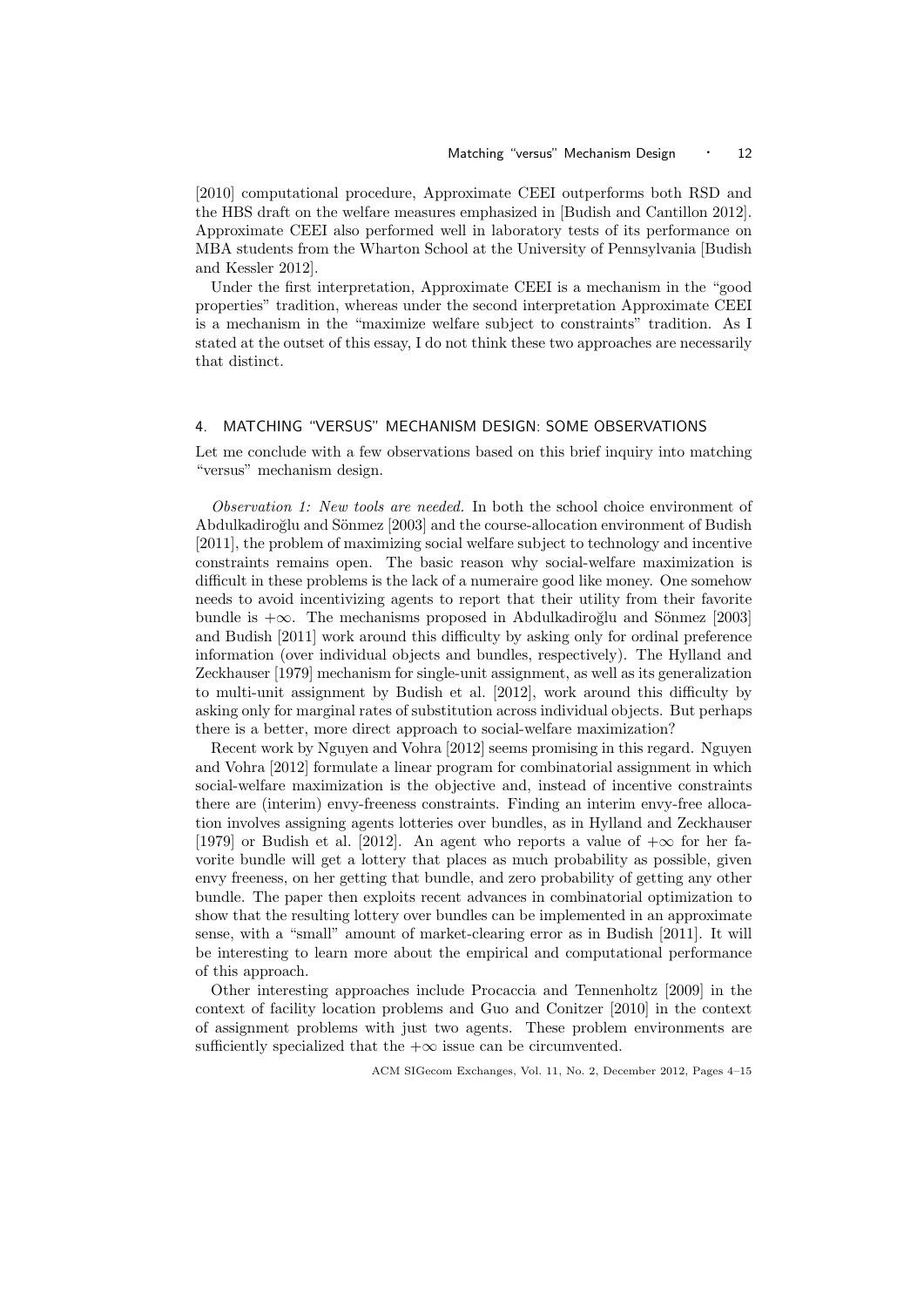Observation 2: Know thy objectives. To the extent that the axiomatic literature on multi-unit assignment made a "mistake", it was to conclude that, because it is difficult or impossible to maximize social welfare (or even obtain exact ex-ante efficiency), we should instead seek exact ex-post Pareto efficiency. In assignment problems with single-unit demand, such as the school choice problem discussed above, ex-post Pareto efficiency has been a reliable guide to good market design. But, in multi-unit assignment, ex-post Pareto efficiency admits severely unfair allocations, which is both per se undesirable and significantly harms social welfare.

Sometimes we do not yet know how to maximize the true objective subject to the true constraints because of limitations of the theory. In my view, such situations call for attacking the true objective using both theory and either data or computational simulations. For instance, Approximate CEEI gives theoretical worst-case performance guarantees for both approximate ex-post Pareto efficiency and approximate envy freeness, and then shows in the data that average-case performance on both of these dimensions is considerably better than the worst-case bound (e.g., in the data only 1% of students have any envy). The data is also used to show that ex-ante welfare performance – which I was not able to study directly (cf. Observation 1) – is attractive. This combination of worst-case performance guarantees and empirical analysis of average-case performance is of course familiar to computer scientists; to give just one recent example, see Ashlagi et al. [2012]. See also Hartline [2012] for a recent survey on approximation methods.

Observation 3: Know thy constraints. Sometimes it is tolerable to satisfy constraints approximately instead of exactly. Such approximations represent a challenge for both methodologies. The mechanism design methodology of "max objectives subject to constraints" treats the constraints as lexicographically more important than the objectives. The matching methodology of seeking a mechanism that satisfies attractive properties treats the stated axioms or properties as lexicographically more important than other properties.

With respect to incentive constraints, there has been a lot of recent work on second-best notions of approximate strategyproofness. Parkes et al. [2001], Day and Milgrom [2008], Erdil and Klemperer [2010], Carroll [2011], Dutting et al. [2012] and others have proposed notions of approximate strategyproofness that are based on minimizing the magnitude of the most profitable manipulation (either in realization or in expectation). Lubin [2010] explores a measure of approximate strategyproofness based on maximizing the number of agents with zero ex-post regret, and argues that this in turn generates approximate interim incentives for truthful reporting in a Bayesian sense. Azevedo and Budish [2012] propose a criterion called strategyproof in the large (SP-L), which requires that any incentives to misreport one's preferences vanish towards zero as the market grows large. Heuristically, SP-L requires that a mechanism be strategyproof for the kinds of agents we might think of as "price takers". As an example, uniform-price auctions are not strategyproof [Ausubel and Cramton 2002] but are SP-L, whereas pay-as-bid auctions not only are not strategyproof, but are not even SP-L, since even in a large market in which agents are price takers agents have incentive to misreport their preferences. The concept can also be applied to mechanisms without explicit prices. For instance, the Gale-Shapley deferred acceptance algorithm is not SP but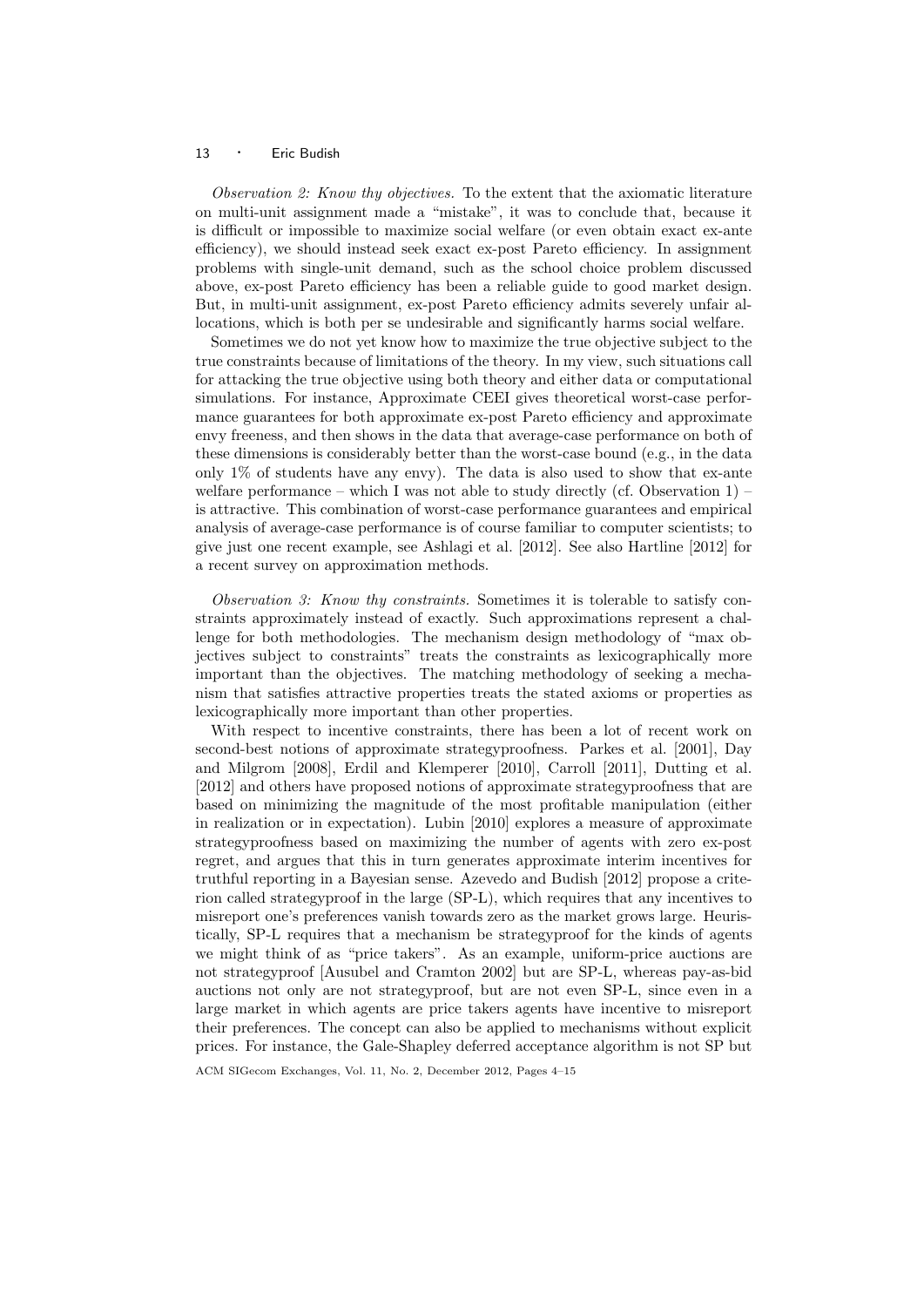is SP-L, whereas the Boston mechanism for school choice is not even SP-L.

Feasibility constraints, too, can sometimes be satisfied approximately instead of exactly. More precisely, in some settings violating feasibility constraints is not infinitely costly. Examples include course allocation [Budish and Kessler 2012], in which course capacity constraints are sometimes better thought of as targets rather than true feasibility constraints (though sometimes not), and affirmative action constraints in school choice [Ehlers et al. 2011].

Observation 4: Is Perfect the enemy of the Good?. As theorists we often ask for perfect solutions to problems. It is tempting to find the solution. The danger of course is that we end up only paying attention to the problems that we can solve beautifully. There is the old joke about searching for one's lost keys under the lamppost, because "that's where the light is".

I believe that there is value in designing mechanisms that are "better" even if not perfect. I also believe that data can play an important role in such theorizing to yield, as Roth [2002] says, "a sense of magnitudes." Comparing the good but imperfect mechanism to existing mechanisms gives a sense of the magnitude of the achievement. Comparing the good but imperfect mechanism to a performance upper bound gives a sense of how much work there is left to do.

## REFERENCES

- ABDULKADIROĞLU, A., PATHAK, P., AND AGARWAL, N. 2012. Sorting and welfare consequences of coordinated admissions: Evidence from New York City. Working Paper.
- ABDULKADIROĞLU, A., PATHAK, P., ROTH, A., AND SÖNMEZ, T. 2006. Changing the Boston mechanism: Strategyproofness as equal access. Mimeo, Harvard University.
- ABDULKADIROĞLU, A. AND SÖNMEZ, T. 2003. School choice: A mechanism design approach. American Economic Review 93, 3, 729–747.
- Ashlagi, I., Fischer, F., Kash, I., and Procaccia, A. 2012. Mix and Match: A strategyproof mechanism for multi-hospital kidney exchange. Working Paper.
- Ausubel, L. and Cramton, P. 2002. Demand reduction and inefficiency in multi-unit auctions. Working paper.
- Azevedo, E. AND BUDISH, E. 2012. Strategyproofness in the large. Working Paper.
- Budish, E. 2011. The combinatorial assignment problem: Approximate competitive equilibrium from equal incomes. Journal of Political Economy 119(6), 1061–1103.
- BUDISH, E. AND CANTILLON, E. 2012. The multi-unit assignment problem: Theory and evidence from course allocation at Harvard. American Economic Review 102(5), 2237–71.
- Budish, E., Che, Y., Kojima, F., and Milgrom, P. 2012. Designing random allocation mechanisms: Theory and applications. American Economic Review. Forthcoming.
- Budish, E. and Kessler, J. 2012. An experimental test of a complex market design: Changing the course allocation system at Wharton. In Preparation.
- CARROLL, G. 2011. A quantitative approach to incentives: Application to voting rules. Working Paper.
- DAY, R. AND MILGROM, P. 2008. Core-selecting package auctions. International Journal of Game Theory 36, 3, 393–407.
- Dutting, P., Fischer, F., Jirapinyo, P., Lai, J., Lubin, B., and Parkes, D. 2012. Payment rules through discriminant-based classifiers. Proceedings of the 13th ACM Conference on Electronic Commerce (EC'12).
- Ehlers, L., Hafalir, I., Yenmez, B., and Yildirim, M. 2011. School choice with controlled choice constraints: Hard bounds versus soft bounds. Working Paper.
- Ehlers, L. and Klaus, B. 2003. Coalitional strategy-proof and resource-monotonic solutions for multiple assignment problems. Social Choice and Welfare 21(2), 265–80.